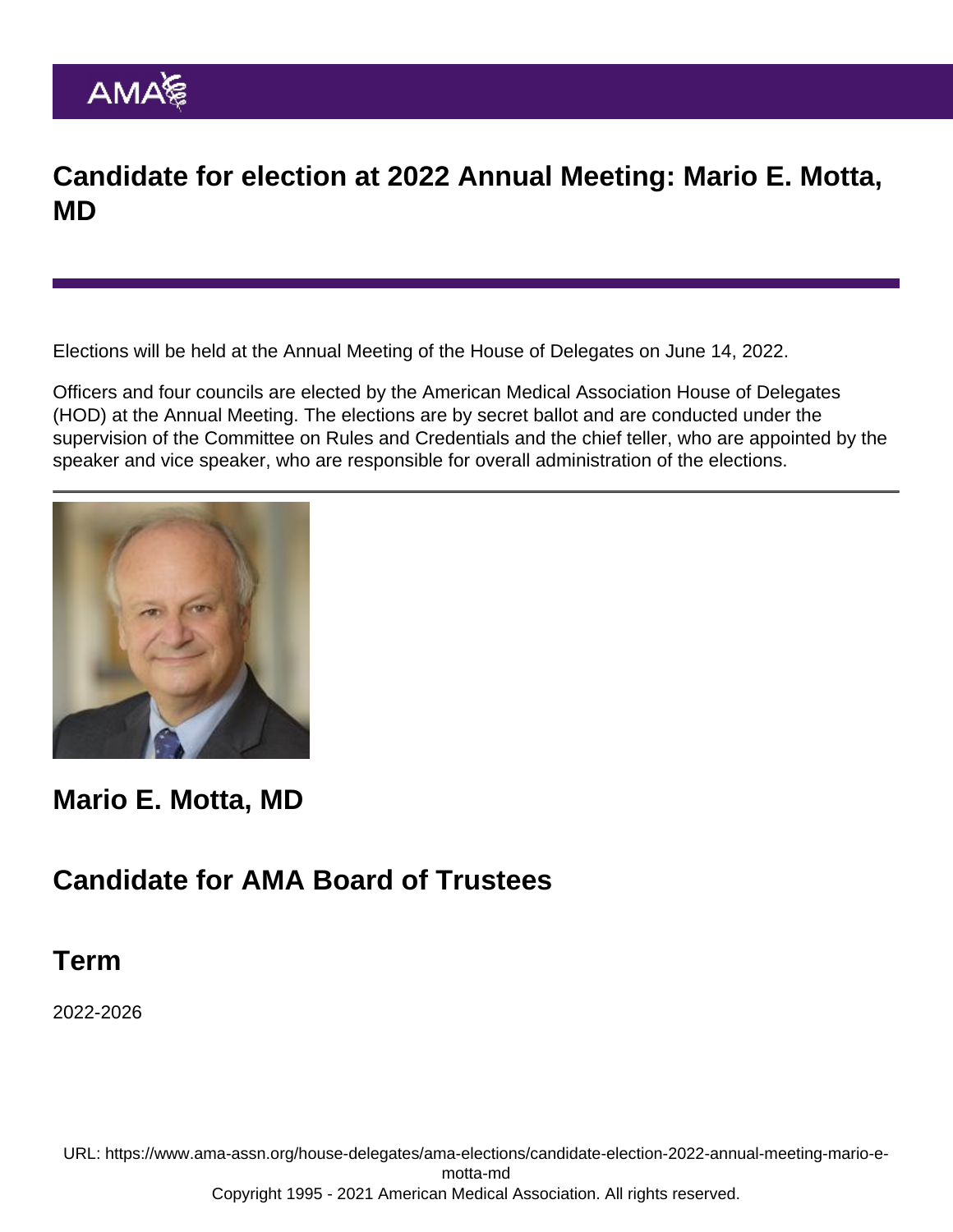# Biographical and general information

It has been an honor to serve you on the AMA Board of Trustees for the past four years. I am a boardcertified cardiologist with North Shore Physicians Group MGH-Brigham in Salem, Massachusetts. A Tufts University School of Medicine graduate, I have been involved in organized medicine since medical school, where I was AMA student chapter president. A proud member of the AMA House of Delegates and the New England Delegation since 2003, I served for eight years (2008–2016) on the AMA Council of Science and Public Health (CSPH). Before being on the board, I represented the AMA on the United States Adopted Names Review Board and was vice chair of the Massachusetts Medical Society (MMS) AMA delegation.

As trustee, I was board liaison to the Council on Legislation, the Council on Medical Service, the Litigation Center of the American Medical Association and state medical societies, the Organized Medical Staff Section, the Academic Physicians Section and the Resident and Fellow Section.

At the state level, I have held a variety of leadership positions spanning over two decades with the MMS, including serving as president and chair of the Committee on Legislation. Locally, at the Essex South District Medical Society I served as president and continue as a delegate to the MMS. I have served on a variety of committees, such as on tort reform.

Academically, I am an associate professor of medicine at Tufts University School of Medicine, where I have been teaching students and residents in clinical rotations since 1993. I have also been an instructor of astrophysics at Tufts University undergraduate level, as well as a volunteer lecturer on astronomy at my local school system, teaching young scientists astronomy and telescope making. I was a member of Boston's Museum of Science Planetarium Advisory Board.

I am an avid astronomer and a member of the American Association of Variable Star Observers, and served on its governing council and then as president from 2010 to 2012. I collaborate with the Harvard Center for Astrophysics and MIT, and have had numerous observations, publications and awards for this work. I have been accepted as a member of the professional American Astronomical Society, who in 2013 named an asteroid in my honor partly for my research collaboration and partly for my advocacy work on light pollution.

I am proud to be sponsored by the Massachusetts Medical Society and the New England Delegation to the AMA and endorsed by the Academic Physicians Section, the American College of Cardiology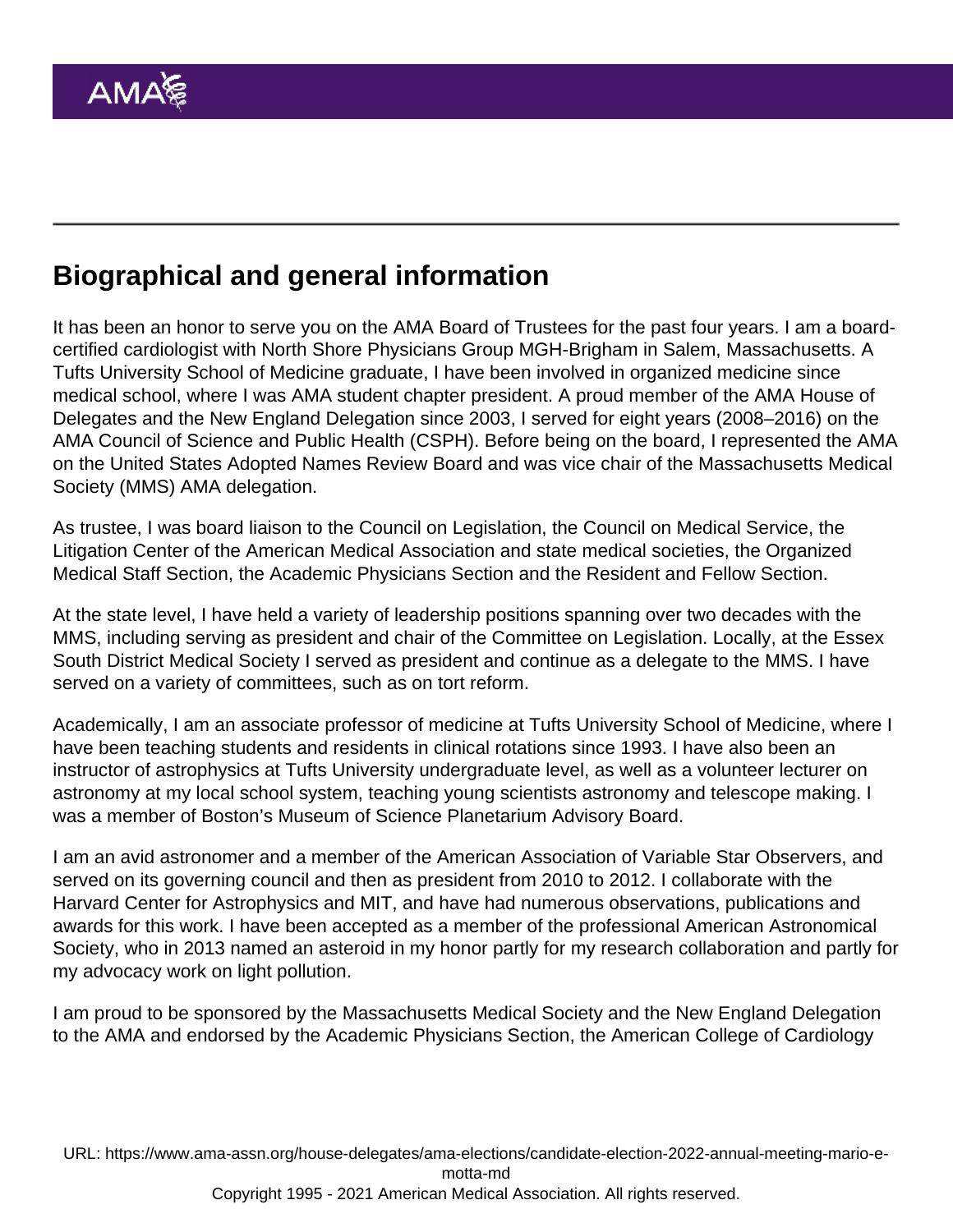and the American Society of Nuclear Cardiology.

### COVID, our public health crisis and physician stress

I was honored by the AMA House of Delegates in June of 2018 when I was first elected to be a trustee of the AMA. You entrusted me to make decisions that affect health care and our profession and make decisions that affect your own practice. I have honored that vote and your trust in me by diligently keeping abreast of any and all developments that affect the practice of medicine and the health care system.

For the last two years, we have met virtually due to COVID-19 and I miss discussing health care issues with my many friends from across the country in person; meeting on Zoom is a poor substitute. I look forward to meeting all of you during the June Annual Meeting, where we can all re-establish friendships and tackle the health care issues together. I remain dedicated to the mission of the AMA and take very seriously the issues that affect the lives of all physicians across the country and our patients. The past few years have been very difficult for public health and the practice of medicine, straining many practices resulting in some practices to close.

As of now, we are approaching one million patients in the USA alone who have died from COVID-19, a horrendous loss of life. Many families are grieving their losses and many physicians are traumatized from the daily stress of caring for these patients. We need to utilize the resources of the AMA to aid and nurture these physicians and their practices under both financial and emotional strain. In addition, many patients continue to suffer long COVID symptoms that will last well into the future.

The COVID pandemic has exposed deep flaws in the U.S. public health care system that need to be addressed to prevent other crises with new pandemics as we are all at risk in an interconnected world. At the height of the pandemic in 2020, as a cardiologist, I was recruited to serve in my hospital's ICU to care for very ill COVID patients, many of whom did not survive. I, like many of you, live with that trauma to this day. AMA surveys show that 1-in-5 physicians have or plan on retiring after this pandemic, due to burnout from this trauma and the accompanying stress of keeping open a practice in a very difficult environment.

This stress involves the entire health care system, from physicians, to nurses, down to ancillary workers resulting in basic shortages of health care workers to the detriment of patients needing care. I consider this issue a priority for the AMA and look forward to addressing this in my second term on the board. I fully understand the stress all of you have endured, for I have also suffered through this period with you.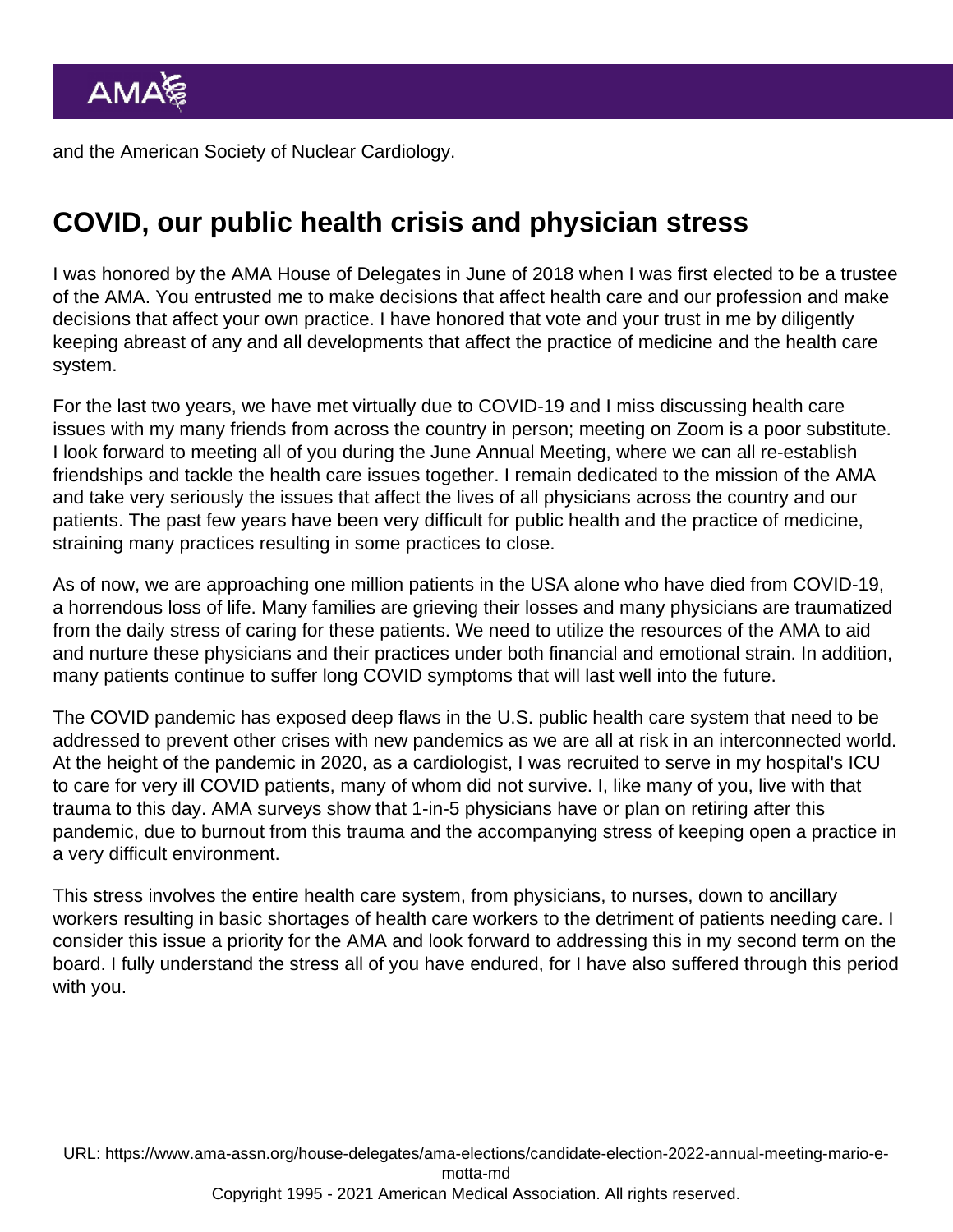# A crisis in private practice

Beyond COVID-19, there are numerous issues that continue to affect physicians and patient care. An AMA survey shows that 40% of physicians have burnout from the many stresses of patient care and our dysfunctional health care system. Burnout comes from dealing with prior auth, for simply trying to care for your patients, rising practice costs, electronic health records and CME excesses. Students and residents also are suffering from similar stress and burnout before even graduating.

Physician practices suffer from inadequate funding. Since 2000 physician payments have increased only 10%, while the costs of maintaining an office have increased 40%, showing precisely why independent physician practices are under such strain. This is environment is not sustainable and is a primary driver of the fact that over the past 30 years independent physician practices have severely declined, so that now sadly only 30% of physicians are working in independent practices.

This year, the AMA has set up the Private Practice Physicians Section to represent independent practices, a good start but much more is needed. In many localities, setting up a new private practice for many graduating residents is no longer feasible. The unequal disparity of payments for services between physicians and hospitals leads directly to a financial advantage for hospitals allowing them to buy out so many practices. Why should hospitals be allowed to charge three times the amount for echoes and stress tests than what my private practice charges? (Same readers and equipment)

Insurance interference in practices continue, from denial of payment disputes to especially prior authorization abuse. Texas recently established a "gold card" for prior authorizations, a great idea that should be duplicated in every state. Preserving health care delivery and the practice environment are challenging in the current times. We need to work together to make our health care system perform to the best of its ability for the sake of our patients and lessen the huge strain on our health care professionals.

Malpractice insurance rates are once more surging over the past two years in many states, adding to the stress of a practice. MedPac has recommended that there be no payment increases for physicians this year this despite all of the above and the significant loss of income for many practices from COVID.

We, the AMA, are vigorously contesting this MedPac decision. The "No Surprises Act" was interpreted by HHS in a way that seriously misinterpreted the intent of Congress. We need to hold patients harmless, of course, but we cannot allow an arbitration payment dispute process that strongly favors insurances companies.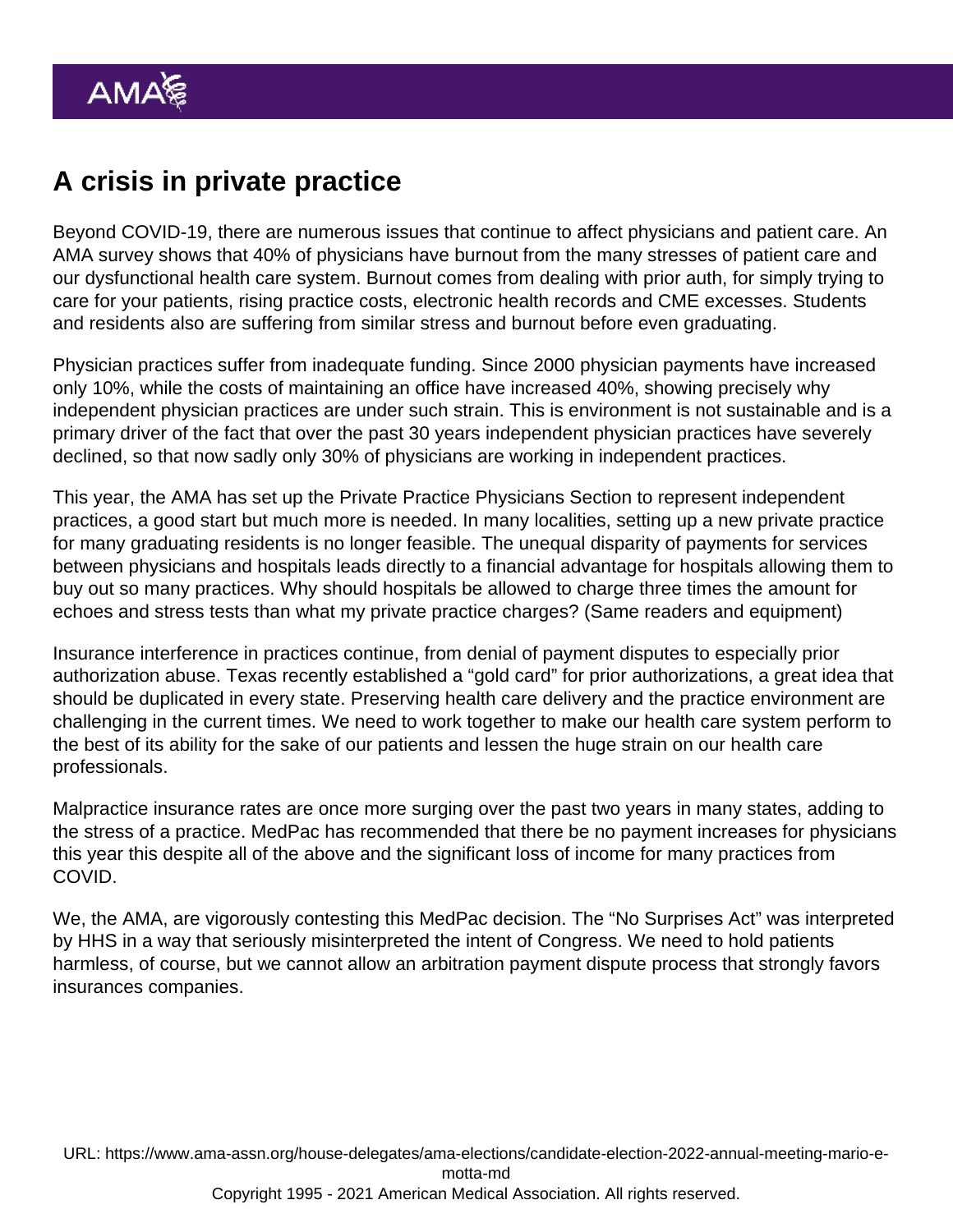# Vital issues for me, physicians and our patients

I have long been an advocate of controlling the out-of-control price of medications and raise this issue frequently at Board meetings. Pharma has abused the free market system, causing our patients to choose between food or medication. Multiple studies have shown that high prices lead to poor compliance and outright rejection of necessary treatments. This leads to unnecessary rehospitalizations, which are then blamed on physicians for poor health outcomes. We need to rescind the 2003 law that prevents Medicare from negotiating prices: this would severely damper further price increases.

The 1980 Bayh-Dole Act states that the government has royalty rights on any medication developed using federal funds, which covers many of the most expensive pharmaceuticals on the market. This can be done administratively; this right has never been exercised by Medicare. Why?

The health care rights of women are under assault across the country in many states. The AMA has forcefully pushed back on this with lawsuits and many amici curiae briefs including at the Supreme Court. No legislator should insert themselves between the patient-doctor relationship, this is a core principle for the AMA. We need to vigorously defend women's health care both at the federal and the state levels.

Attacks on LGBTQ rights, gender affirmation and so-called conversion therapy is a human rights violation on our patients and a severe interference on the patient-doctor relationship. I will be aggressive on this topic at the Board level.

Equity issues in health care are real and widespread. Multiple studies have shown worse health care outcomes for minority patients, and this is the primary reason the AMA has set up a Center for Health Equity. Social determinants of health are a significant cause of these health care disparities. The AMA must lead in improving health care of our minority patients and all of our patients.

Health care reform remains a perennial issue. The American Rescue Plan Act of 2021 expanded health care significantly and enabled the Accountable Care Act to enroll more patients. Medicaid expansion should be adopted by all states and physician fees need to be appropriate to allow increased physician participation.

We must vigorously address scope of practice issues. Over 90 bills were successfully defeated this past year but this is an ongoing "whack-a-mole" situation. The AMA will be aggressive on this in our Litigation Center. We must never let the quality of patient care deteriorate by allowing non-physicians to practice without proper training. Ancillary practitioners need to work as part of a health care team under appropriate and adequate physician supervision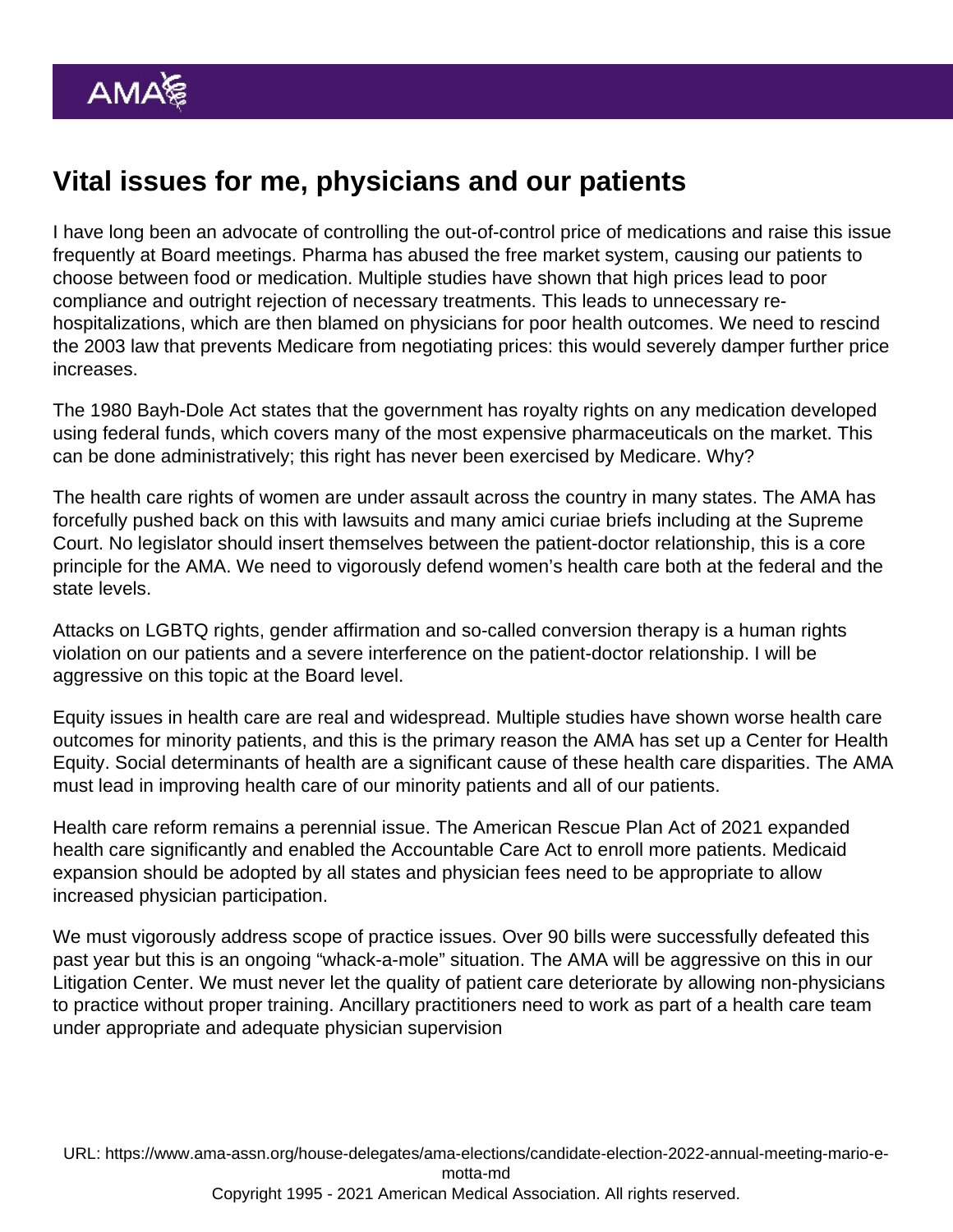### My other activities

I was most honored to represent the AMA at a United Nations (UN) conference jointly sponsored by the United Nations "Committee on Peaceful Uses of Outer Space (CUPUOS)" and Spain, and with the International Astronomical Union (IAU) in 2020 and 2021. This involved workshops and ongoing meetings over two years on the topic of "Dark and Quiet Skies for Science and Society." Part of this effort was to alert the world to the harmful human health effects of excessive nighttime lighting, especially blue light emissions. I was invited to join this conference and give a talk based on our AMA reports from the Council of Science and Public Health (CSPH) that I was heavily involved with, the CSPH report four in 2012 "Adverse Human Health Effects of Nighttime Lighting" and the 2016 CSPH report "Human and Environmental Effects of Light Emitting Diode (LED) Community Lighting." A PBS NOVA paper that I was interviewed for on this issue was published in April 2022.

Our AMA policy goes worldwide. At these conferences, I presented the AMA viewpoint on these issues and current AMA policy. The final report is a 292-page well-documented paper that mirrors AMA policy on human effects of light pollution, complete with peer-reviewed medical references that have now been submitted to the UN general assembly. Hopefully, this will lead to worldwide treaties to limit harmful nighttime outdoor lighting for both the environment and human health. I am very happy that our AMA addressed this issue first!

In addition to my AMA board duties, I continue to enjoy collaborating with my astronomical professional colleagues at MIT, Harvard and the American Association of variable star observers, where I collect data and submit to scientific papers on various topics, including supernova searches, gamma-ray bursters (afterglow imaging) and transit searches for new planets. I do this work with my completely homemade 32-inch F6.5 telescope, all 600 parts including the optics handmade by myself over a five-year span. This has been a great source of satisfaction and a passion for me and a way for me to mitigate the burnout issues we are all suffering from.

I am now a full member of the professional American Astronomical Society (AAS) and am very honored to have been awarded an asteroid named for me "133537MarioMotta," for my collaborative work.

For much more on my AMA activities and positions, (and astronomical pursuits, along with many astronomical images of mine), please check out my web page: www.mariomottamd.com .

I bring activism, commitment and a deep knowledge of our health care issues to the board. It will be an honor to serve you and the AMA for four more years to continue our important work.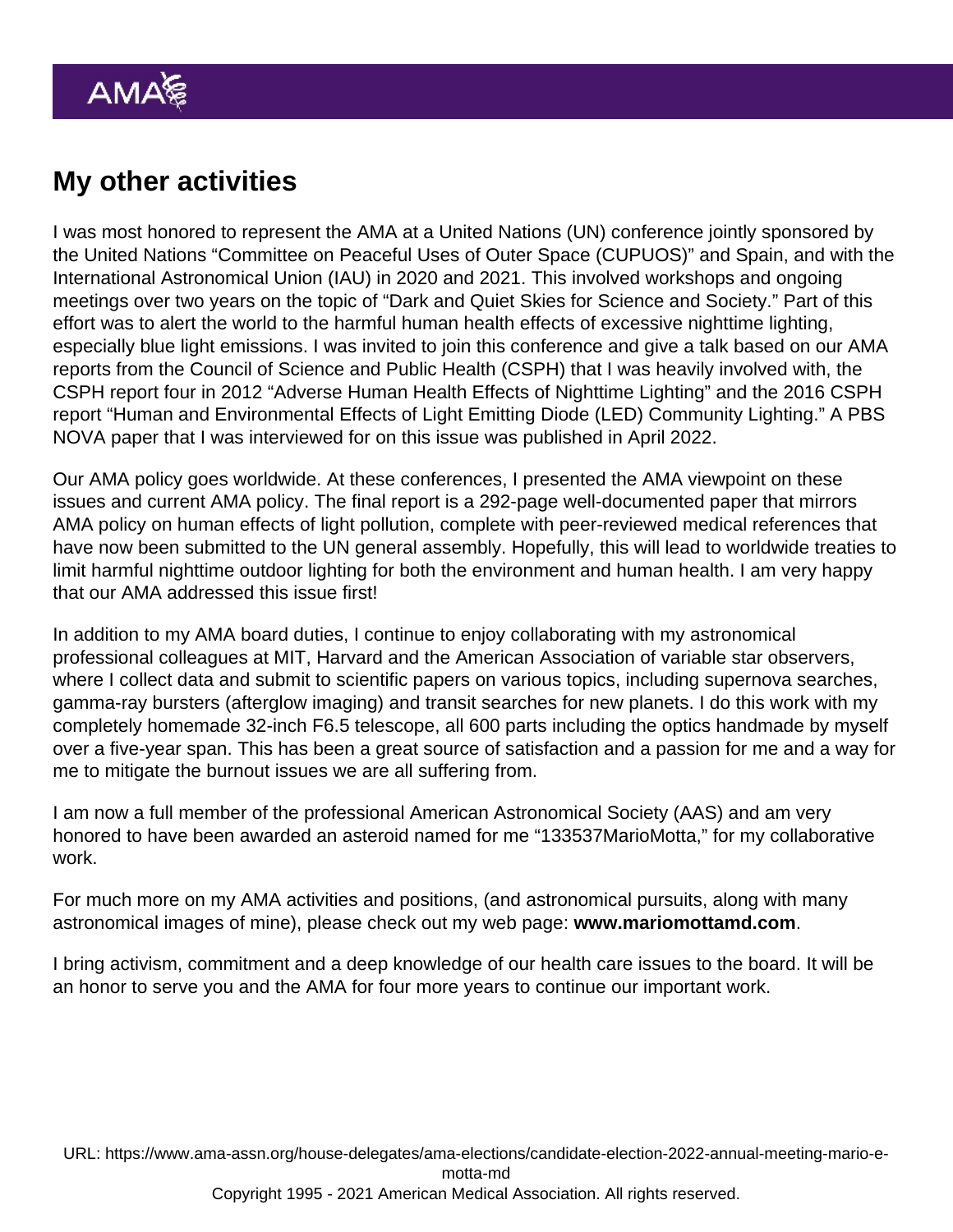My home-built observatory